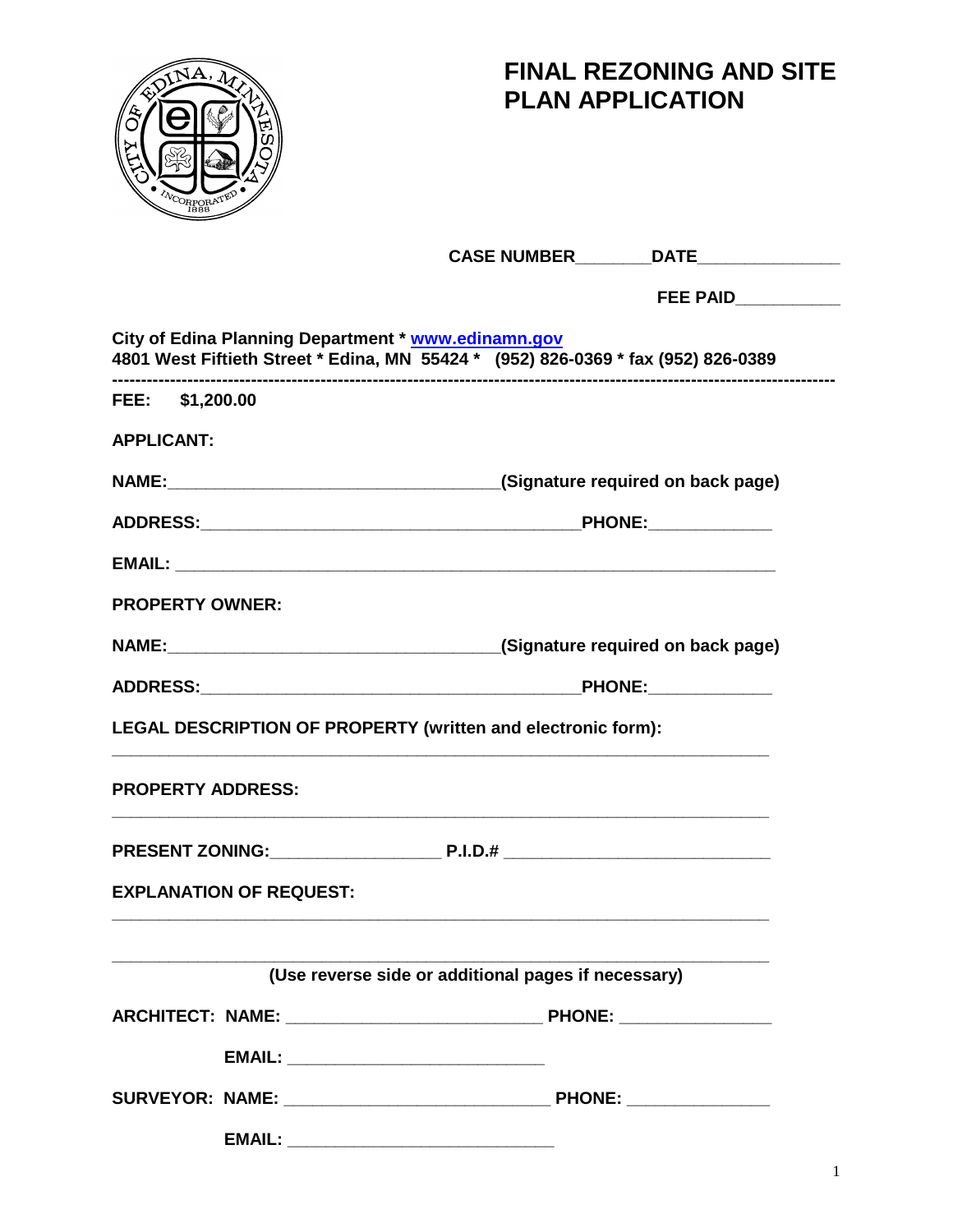**Detailed Requirements:** Unless waived by the Planning Department, you must complete all of the following items with this application. An incomplete application will not be accepted.

- Application fee (not refundable). Make check payable to "City of Edina."
- **Three (3) large** scaleable copies, one (1) electronic copy, and **Seven (7)) 11X17** copies for Commission and Council members, of the following drawings or plans:
	- Site plans with dimensions. The plan must include the location, dimensions and other pertinent information as to all proposed and existing buildings, structures and other improvements, streets, alleys, driveways, parking areas, loading areas and sidewalks.
	- Floor plan showing location, arrangement and floor area of existing and proposed uses.
	- Landscape plan and schedule in accordance with Chapter 36.
	- Elevation drawings of all new buildings or additions and enlargements to existing buildings including a description of existing and proposed exterior building materials.
	- Registered survey showing existing and proposed structures, lot lines, pertinent dimensions, lot acreages and wetland delineation per the Wetland Conservation Act and City standards.
	- Crading, drainage, erosion control and stormwater management plan. Grading plan must include existing and proposed two-foot contours, and location and size of pipes and water storage areas. The grading and erosion control plan along with a stormwater management plan must be signed by a licensed professional engineer. The stormwater management plan must detail how stormwater will be controlled to prevent damage to adjacent property and adverse impacts to the public stormwater drainage system.
	- Detailed street and utility locations and sizes.

#### *All drawings must be to scale with pertinent dimensions shown. Fold jumbo plans in sets no larger than 8 ½" by 14" and with the print side facing out all plans must be collated.*

- An application for a Preliminary Development Plan is required for all rezonings.
- Photograph(s) showing location of proposal and its relationship to the site and existing buildings.
- Samples or photographs of building materials.
- A written statement describing the intended use of the property and why the City should approve your request. Include a brief description of your company and any similar projects your company has done.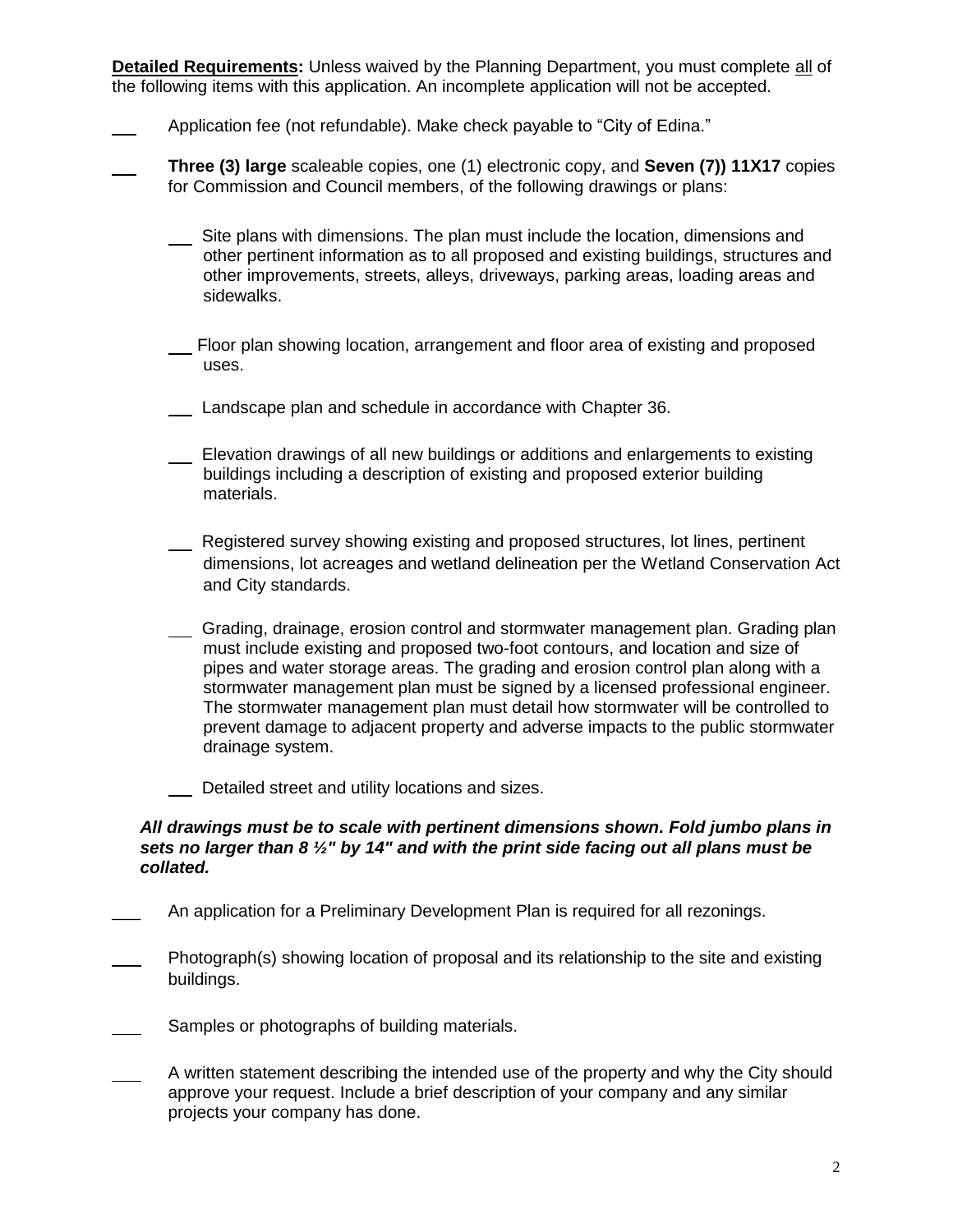Stake the location in the field of wetland boundaries, proposed buildings and lot lines.

**Seven (7) 11X17** copies of computer-generated, photo-realistic, color illustration(s) of the building.  $(8 \frac{1}{2} \times 11)^n$ .

The Rezoning Permit Application shall be in form and substance acceptable to the Planner. Approval by the Commission and Council upon finding that the proposed development:

- a. is consistent with the Comprehensive Plan;
- b. will not be detrimental to properties surrounding the tract;
- c. will not result in an overly-intensive land use;
- d. will not result in undue traffic congestion or traffic hazards;
- e. conforms to the provisions of this Section and other applicable provisions of this Code Chapter 36 Article IV.
- f. provides a proper relationship between the proposed improvements, existing structures, open space and natural features.

## **REZONING PERMIT GUIDELINES AND PLAN APPLICATION INFORMATION:**

The City of Edina Planning Department encourages healthy development within the city of Edina. Although this document is meant to serve as a guide for the application process for development through the Planning Department it is by no means comprehensive. The Planning Staff recommend that you schedule a meeting to answer any questions or to discuss issues that may accompany your project. It is much easier to tackle problems early on in the process. The office number for the Planning Staff is (952) 826-0465.

**Application:** Applications are submitted to the Planning Department. Offices are open Monday through Friday, 8 AM to 4:30 PM.\*

**Conditions and Restrictions:** The Council may impose conditions and restrictions in connection with the Rezoning to protect the public interest.

**Legal Fee:** It is the policy of the City to charge applicants for the actual cost billed by our attorneys for all legal work associated with the application. An itemized bill will be provided which is due and payable within thirty (30) days.

\*Application deadline dates are 31 days prior to the Planning Commission meeting or at the discretion of the City Planner.

#### **APPLICANT'S STATEMENT**

This application should be processed in my name, and I am the party whom the City should contact about this application. By signing this application, I certify that all fees, charges, utility bills, taxes, special assessments and other debts or obligations due to the City by me or for this property have been paid. I further certify that I am in compliance with all ordinance requirements and conditions regarding other City approvals that have been granted to me for any matter.

I have completed all of the applicable filing requirements and, to the best of my knowledge, the documents and information I have submitted are true and correct.